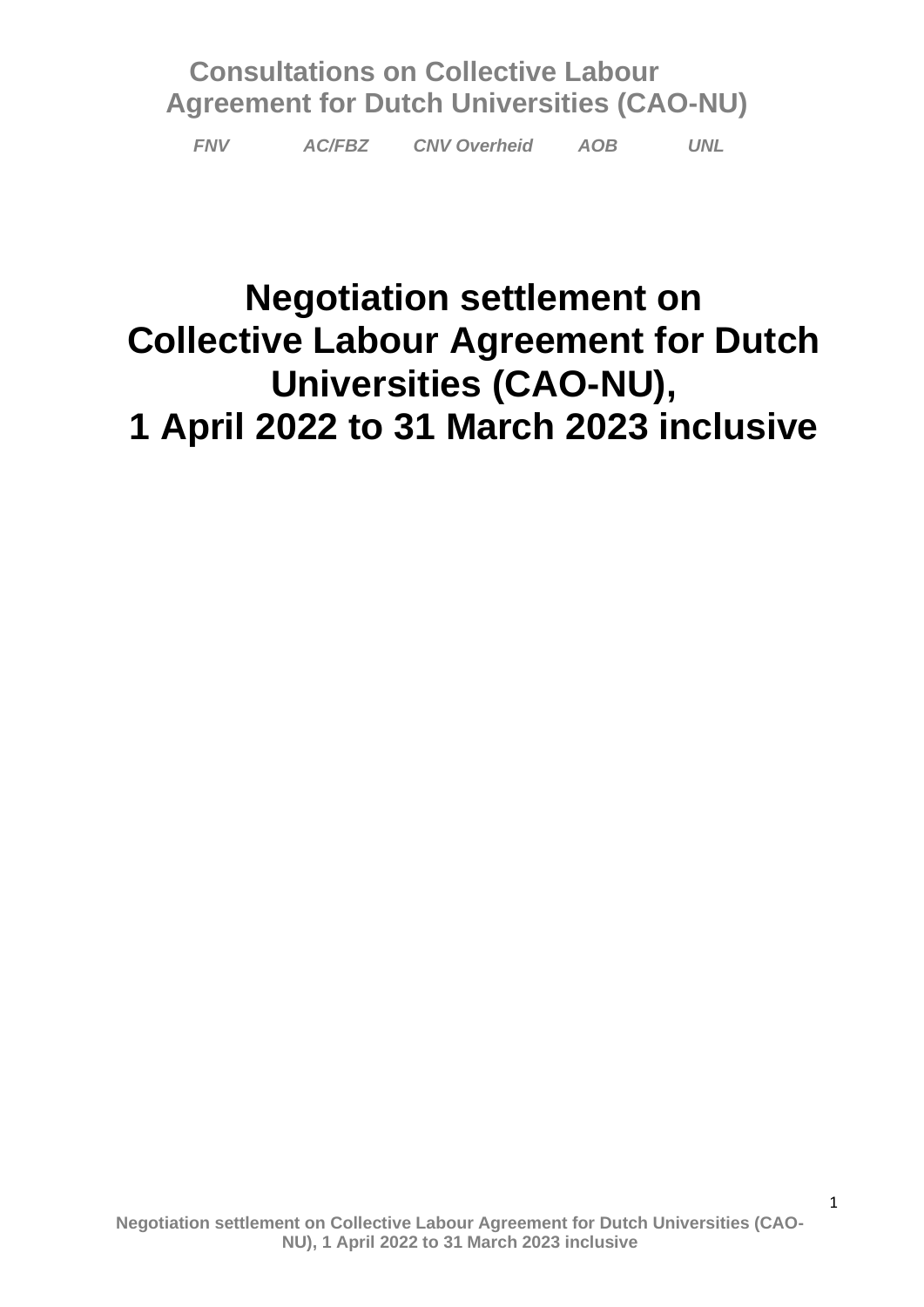*FNV AC/FBZ CNV Overheid AOB UNL*

On 12 May 2022, Universities of the Netherlands (UNL) acting on behalf of the universities, on the one hand, and the employee organisations FNV, AC/FBZ, CNV Overheid and AOb on the other, hereinafter referred to as the 'parties', made the following general agreements on the development of the employment terms and conditions for the Dutch Universities.

The parties will determine, by 9 June 2022 at the latest, whether this negotiation settlement will be converted into a definitive agreement.

### **1. Term and remuneration**

The collective labour agreement is effective from 1 April 2022 to 31 March 2023 inclusive. On 1 July 2022, the salaries of university employees who are employed by a Dutch university will receive a general increase of 4.0%. This salary increase will be paid no later than August 2022.

In addition, university employees<sup>1</sup> who are employed by a Dutch University on 1 July 2022 will receive a one-off gross lump sum payment of €400 (based on full-time employment) by August 2022. University employees<sup>1</sup> who are employed by a Dutch university on 1 July 2022 and who receive the minimum hourly wage (€14 as of 1 July 2021) will receive a one-off gross lump sum payment of €750 (based on full-time employment).<sup>2</sup>

### **2. Agreement on study into contractual position of Teachers**

The parties acknowledge the need to create clear career prospects for Teachers. This does justice to teachers' contributions to the university sector and testifies to good employership that encompasses the needs of this group of employees. To this end, the parties will start a joint study in September 2022 to determine how the contractual position of Teachers can be improved in the coming collective labour agreement period on the basis of data analysis, which will focus in particular on the possibilities for creating a larger number of permanent contracts. In doing so, this study will consider the possibilities and limitations from an organisational perspective. The outcomes of this study will serve as input for the negotiations on the next collective labour agreement.

### **3. Parental leave on partial pay**

On 2 August 2022, the amendment to the legislation concerning parental leave on partial pay will take effect. Consequently, the parties have agreed to amend the university regulations for parental leave on partial pay as follows with effect from 1 August 2022:

- 1. With effect from 1 August 2022, the percentage for the continued wage payment for a maximum period of thirteen times the contractual weekly working hours during the first year of the child's life will be increased to 70%<sup>3</sup> of the employee's wage. The other provisions of the university regulations will remain in force. If an employee has any outstanding entitlement to parental leave on partial pay in the first year of the child's life as of 1 August 2022, the same percentage of 70% will apply from this date.
- 2. The provision in the current regulations (Article 4.16(1) of the CAO-NU) that an employee is only entitled to parental leave on partial pay after having been employed for one year will cease to apply from 1 August 2022. The provision that an employee is not entitled to parental leave on partial pay for

 $1$  With the exception of claimants, on-call workers, trainees, and employees on minimum wage or minimum youth wage (including employees with an occupational disability who are employed under the provisions of the Participation Act). Employees in young workers' pay scales will be paid the one-off lump sum payment in proportion to their scale amount. If employees are receiving a Wajong benefit, the employer will be able to decide not to make the one-off lump sum payment if this is in the best interest of the employee in question.

<sup>&</sup>lt;sup>2</sup> Trainee design engineers (TOIOs) will receive a one-off gross lump sum payment of €750 (based on full-time employment).

<sup>3</sup> Net of the statutory paid parental leave paid out by the Employee Insurance Agency (UWV).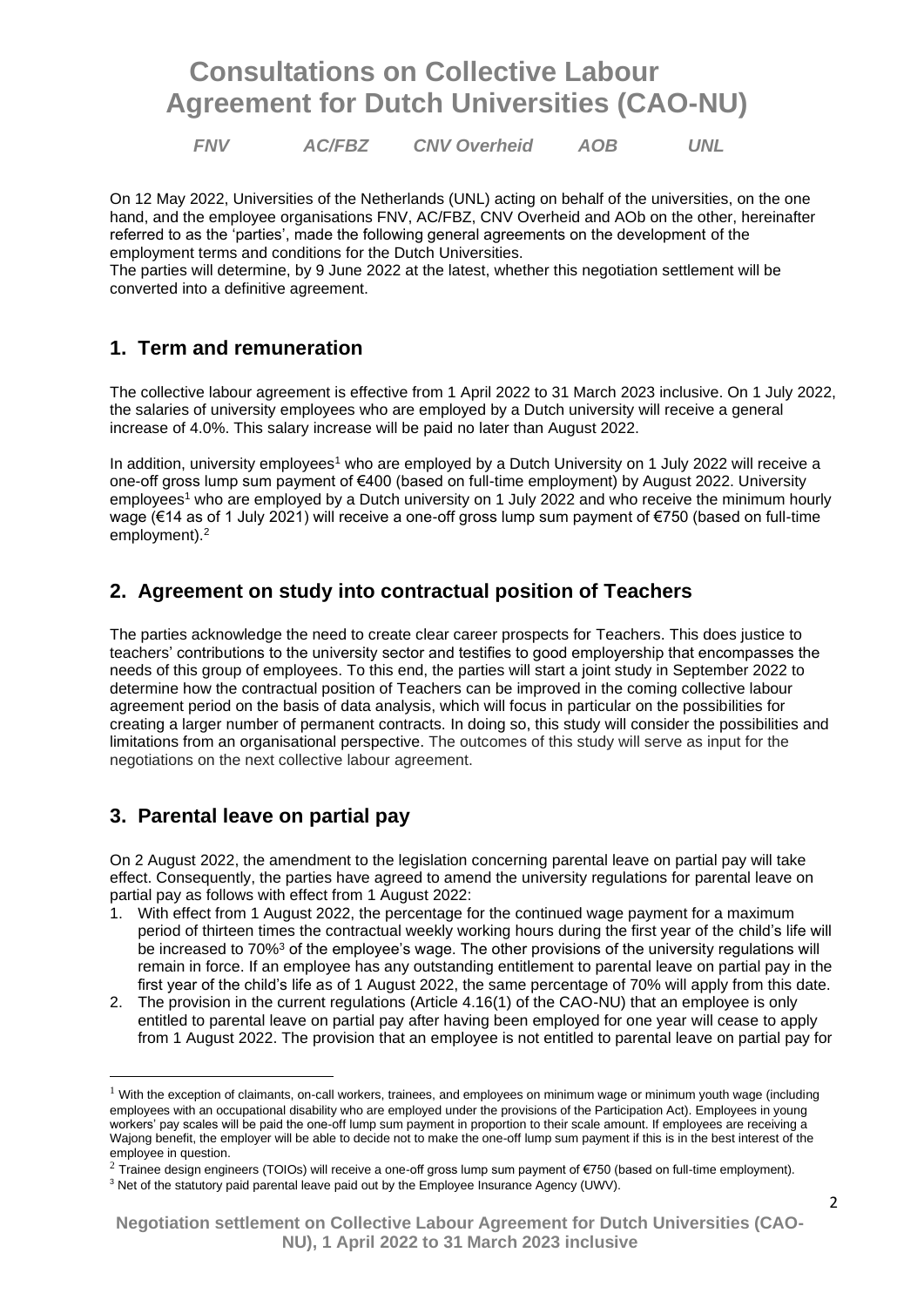*FNV AC/FBZ CNV Overheid AOB UNL*

a child for which they already took such leave with another employer (Article 4.16(4) of the CAO-NU) will also cease to apply from 1 August 2022. This provision will be replaced by a provision whereby the number of weeks of parental leave taken with the previous employer is settled against the parental leave entitlement.

3. The repayment scheme (Article 4.18(5) of the CAO-NU) will cease to apply from 1 August 2022.

### **4. Recognition & Rewards in the preamble to the CAO-NU**

The parties have decided to include the following text in the preamble to the Collective Labour Agreement for Dutch Universities (CAO-NU).

University employees deliver academic education, research and impact for the purposes of generating and sharing scientific knowledge. This also involves finding answers to the social issues of today and those of the future.

Social and scientific challenges demand increased collaboration and a multidisciplinary and impactful, open scientific practice, partly based on Open Science. This requires a system of recognition and rewards that is appropriate to these challenges. Providing employees with suitable recognition and rewards for their performances, individually and as a team, fosters an inspiring and healthy work environment. Offering academics room for differentiation in their careers is essential. This particularly concerns offering them options to set different priorities in their individual careers and career stages, in terms of their focus on academic education, research, impact, patient care and leadership. Combined with a stronger focus on teamwork and team spirit, this will be essential to retain our strengths in the future, including on the international stage. This requires a fundamental culture change in education and research and in terms of cooperation in the broadest sense.

The parties to the collective labour agreement recognise the importance of this change, which will in part be implemented on the basis of the nationwide Recognition & Rewards programme. The development and achievement of the envisaged change will primarily be the responsibility of the educational institutions. Exploring, experimenting, inspiring, co-creation, sharing good practices and learning from each other are key elements of this joint programme. Where necessary, the developed innovations will be embedded in, and reinforced by, sector-wide frameworks.

At this stage, the parties will start with a periodical sector-wide exploration and discussion of developments as part of the Recognition & Rewards programme. The purpose of this is to jointly make preparations for an open exchange of ideas and for any required translation into nationwide frameworks, in good mutual consultation and in line with relevant sector-wide and intersectoral developments.

### **5. Other agreements**

The parties to the collective labour agreement have also made the following agreements:

- a. Technical amendments will be made to Article 6.10 (training) and Article 1.14 (ancillary activities) of the CAO-NU on the basis of the Transparent and Predictable Working Conditions Act (*Wet transparante en voorspelbare arbeidsvoorwaarden*). The amended text of Article 6.10 is included in the appendix to this negotiation settlement. The text of Article 1.14 will be amended by the Editorial Board.
- b. In adopting the amended text of the CAO-NU, the Editorial Board will implement a number of editorial/technical changes.
- c. The parties strive to conclude the next CAO-NU by 31 March 2023.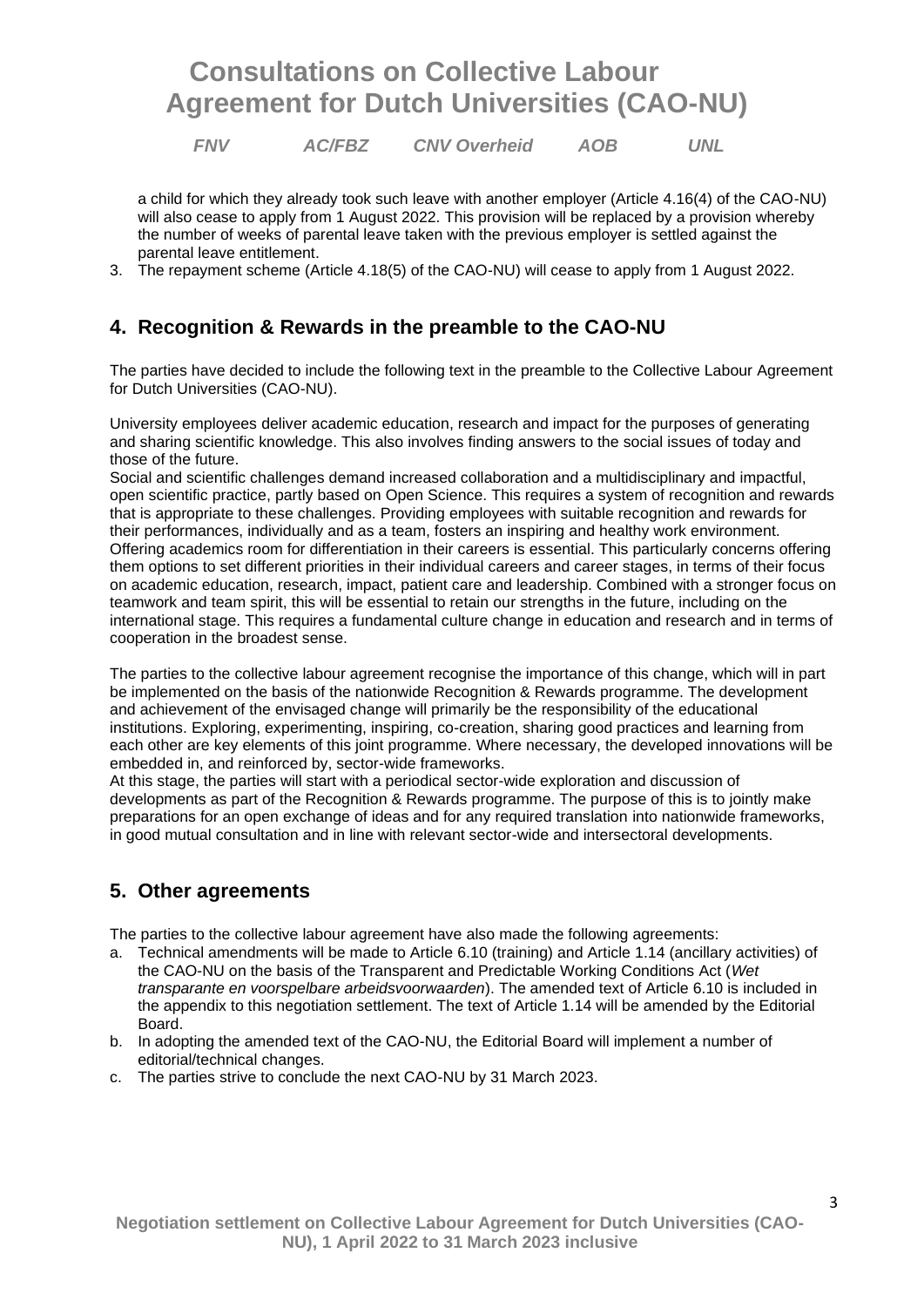|  | <b>FNV</b> | <b>AC/FBZ</b> | <b>CNV Overheid</b> | AOB | <b>UNL</b> |
|--|------------|---------------|---------------------|-----|------------|
|--|------------|---------------|---------------------|-----|------------|

Agreed on 12 May 2022,

| <b>FNV</b> | Mr J. Boersma |  |  |
|------------|---------------|--|--|
|            |               |  |  |
|            |               |  |  |

**AC/FBZ Ms J.C.M. Kuijpers, LLM**

**AOb Mr D.O. Pechler, LLM**

**CNV Overheid, Mr A. Mellema part of CNV Connectief**

**UNL Dr M.J.W.T. Nollen**